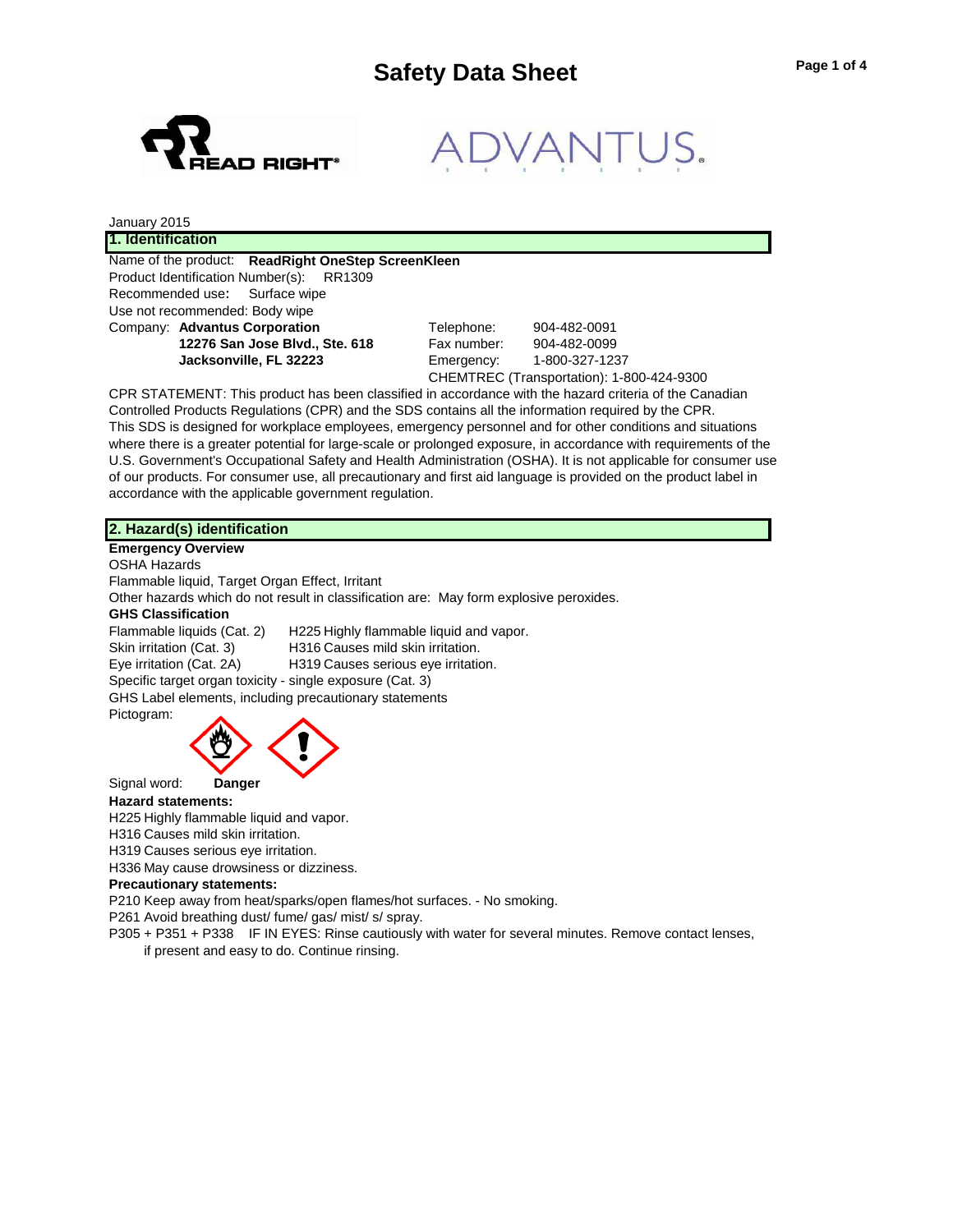# **Safety Data Sheet**

| Page 2 of 4 |  |  |
|-------------|--|--|
|             |  |  |

| 3. Composition / Information on ingredients |                                                 |                   |       |  |
|---------------------------------------------|-------------------------------------------------|-------------------|-------|--|
| Chemical identity:                          | 2-Propanol (solution)                           |                   | 65%   |  |
| Common name:                                | Isopropyl alcohol, Rubbing alcohol              |                   |       |  |
| Numbers of identity:                        | CAS, 67-63-0                                    | EINECS, 200-661-7 |       |  |
| Chemical identity:                          | Alkyl Dimethyl Benzyl Ammonium Chloride         |                   | 0.21% |  |
| Common name:                                | Benzalkonium chloride                           |                   |       |  |
| Numbers of identity:                        | CAS 68391-01-5                                  |                   |       |  |
| Chemical identity:                          | Alkyl Dimethyl Ethyl Benzyl Ammonium Chloride   |                   | 0.21% |  |
| Common name:                                | None                                            |                   |       |  |
| Numbers of identity:                        | CAS 68956-79-6                                  |                   |       |  |
| Chemical identity:                          | Ammonium hydroxide                              |                   | 0.05% |  |
| Common name:                                | Agua Ammonia                                    |                   |       |  |
| Numbers of identity:                        | CAS 7664-41-7                                   | EINECS 215-697-6  |       |  |
|                                             | Impurities: None of toxicological significance. |                   |       |  |

# **4. First-aid measures**

P304+313 +341 IF INHALED: If breathing is difficult, remove victim to fresh air and keep at rest in a

position comfortable for breathing. Consult a physician.

P302+352 IF ON SKIN: Wash with soap and water. Rinse until ammonia odor is gone.

P305+351+338 IF IN EYES: Rinse continuously with water for several minutes.

Remove contact lenses if present and easy to do; continue rinsing.

P301+330+331 IF SWALLOWED: Rinse mouth. Do NOT induce vomiting.

Most important symptoms and effects, both acute and delayed: Severe eye irritation. Skin irritation.

# **5. Firefighting measures**

**Suitable extinguishing equipment:**

Water spray, alcohol-resistant foam, dry chemical or carbon dioxide.

#### **Emergency procedures:**

Eliminate ignition source. Evacuate unnecessary personnel. Call appropriate fire fighting crew.

Special protective equipment for firefighters

Wear self contained breathing apparatus for fire fighting if necessary.

Hazardous decomposition products formed under fire conditions. - Carbon oxides, ammonia

Use water spray to cool unopened containers.

# **6. Accidental release measures**

Use personal protective equipment. Avoid breathing, mist or vapors. Ensure adequate ventilation. Remove all sources of ignition. Evacuate personnel to safe areas. Be aware of possible accumulating vapors which could form explosive concentrations. Vapors can accumulate in low areas. Environmental precautions:

Prevent further leakage or spillage if safe to do so. Do not let product enter drains.

Methods and materials for containment and cleaning up

Contain spillage, and then absorb with industrial absorbent, or collect with an electrically protected vacuum cleaner or by wet-brushing and place in container for disposal according to local regulations. See also Sec. 13.

# **7. Handling and storage**

### **Precautions for safe handling:**

Avoid contact with skin and eyes. Avoid inhalation of vapors or mist.

Use explosion-proof equipment. Keep away from sources of ignition - No smoking.

Prevent the build up of electrostatic charge.

# **Conditions for safe storage:**

Keep container tightly closed in a dry and well-ventilated place. Containers which have been opened must be resealed and kept upright to prevent leakage.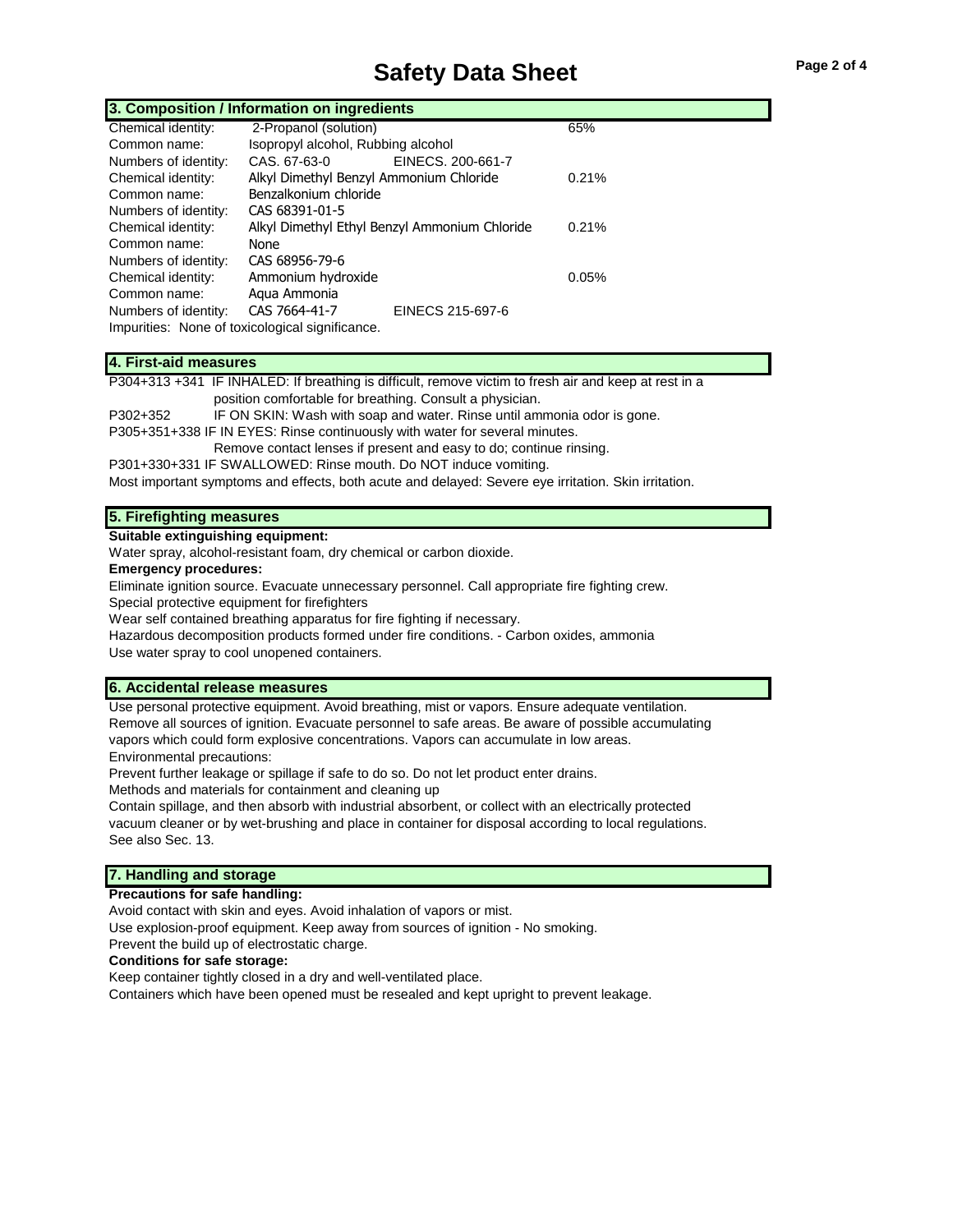# **Safety Data Sheet** Page 3 of 4

| 8. Exposure controls / personal protection                                            |                                                                              |                                     |                     |  |
|---------------------------------------------------------------------------------------|------------------------------------------------------------------------------|-------------------------------------|---------------------|--|
| Information on the system design:                                                     |                                                                              |                                     |                     |  |
| Product is intended for external use only. Stay up wind, out of any spray developed.  |                                                                              |                                     |                     |  |
| <b>Exposure Limits:</b>                                                               |                                                                              | Reference 29CFR 1910.1000 Table Z-1 |                     |  |
| Component Name, CAS#                                                                  |                                                                              | OSHA PEL                            | <b>OSHA STEL</b>    |  |
| 2-Propanol<br>67-63-0                                                                 |                                                                              | 400 ppm 980 mg/m3                   | 500 ppm 1,225 mg/m3 |  |
|                                                                                       |                                                                              | <b>ACGIH TWA</b>                    | <b>ACGIH STEL</b>   |  |
| Ammonium hydroxide 7664-41-7                                                          |                                                                              | 25 ppm                              | 35 ppm as ammonia   |  |
| Alkyl Dimethyl Benzyl Ammonium Chloride CAS 68391-01-5 NE                             |                                                                              |                                     | <b>NE</b>           |  |
| Alkyl Dimethyl Ethyl Benzyl Ammonium Chloride                                         |                                                                              |                                     |                     |  |
| NE= Not Established                                                                   | CAS 68956-79-6                                                               | NE.                                 | <b>NE</b>           |  |
| Personal protective equipment                                                         |                                                                              |                                     |                     |  |
| Respiratory protection:<br>Where appropriate use a full-face supplied air respirator. |                                                                              |                                     |                     |  |
| Hand protection:                                                                      | Rubber gloves.                                                               |                                     |                     |  |
| Eye protection:                                                                       | Safety glasses with side-shields.                                            |                                     |                     |  |
| Skin and body protection:                                                             | Chemical resistant apron or protective suit if splashing or repeated contact |                                     |                     |  |

with solution is likely; flame retardant and antistatic properties are recommended.

### **Hygiene measures**

Wash hands and face before breaks and immediately after handling the product. Handle in accordance with good industrial hygiene and safety practice.

# **9. Physical and chemical properties**

| Appearance:                                                                                  | Clear, colorless liquid                                           |                       |  |  |
|----------------------------------------------------------------------------------------------|-------------------------------------------------------------------|-----------------------|--|--|
| Odor:                                                                                        | Alcoholic ammonia                                                 |                       |  |  |
| Odor threshold:                                                                              | The highest known value is 22 ppm (Isopropyl alcohol)             |                       |  |  |
| pH-value:                                                                                    | Approx. 7-9                                                       |                       |  |  |
| Melting point:                                                                               | no data available                                                 |                       |  |  |
| Freezing Point:                                                                              | no data available                                                 |                       |  |  |
| Initial boiling point:                                                                       | no data available                                                 |                       |  |  |
| Flash point:                                                                                 | 18 °C (65 °F) - closed cup                                        |                       |  |  |
| Evaporation rate:                                                                            | no data available                                                 |                       |  |  |
| Flammability (solid, gas): Not applicable                                                    |                                                                   |                       |  |  |
| Explosion limits:<br>Lower: 2% Upper: 12.7% (Isopropyl alcohol)                              |                                                                   |                       |  |  |
| Vapor pressure: (highest partial vapor pressure) at 20°C: Not available                      |                                                                   |                       |  |  |
| Vapor density:<br>Not available                                                              |                                                                   |                       |  |  |
| Auto-ignition temperature: Not available<br>Relative density (water=1.00): no data available |                                                                   |                       |  |  |
| Solubility: Totally soluble in water at 20°C<br>Decomposition temperature: Not available     |                                                                   |                       |  |  |
|                                                                                              | Partition coefficient: Log Kow = $\pi$ Not applicable to mixture. | Viscosity: Like water |  |  |

### **10. Stability and reactivity**

Chemical stability: No decomposition, if used according to specifications. Possibility of hazardous reactions: May form explosive mixture with air. Conditions to avoid: Heat, flames and sparks. Extremes of temperature and direct sunlight. Materials to avoid: Aluminum, Acids, Oxidizing agents, Halogenated compounds, Acid anhydrides Hazardous decomposition products: Carbon oxides, product vapors.

# **11. Toxicological information**

There is no data available for the product. **Routes of Entry:** Absorbed through skin. Eye contact. Inhalation.

|                                  | 2-Propanol                                                       |
|----------------------------------|------------------------------------------------------------------|
| Oral Toxicity LD 50:             | 5143 mg/kg (Mouse) (Calculated value for 70% in water mixture)   |
| Dermal Toxicity LD 50:           | 18286 mg/kg (Rabbit) (Calculated value for 70% in water mixture) |
| Inhalation Toxicity, Vapor, LC50 | No data.                                                         |
| Eye Irritation (Rabbit)          | No data.                                                         |
| Dermal Irritation (Rabbit)       | No data.                                                         |
| Chronic Effects on Humans:       |                                                                  |
|                                  |                                                                  |

No component listed by NTP, IARC, OSHA or ACGIH as a suspect or potential carcinogen.

California Prop. 65 chemicals: This product does not contain any chemicals known to State of

California to cause cancer, birth defects, or any other reproductive harm.

Contains material which may cause damage to the following organs: kidneys, liver, CNS,

**Signs and Symptoms of Exposure:** Central nervous system depression, prolonged or repeated exposure can cause: nausea, dizziness, narcosis and drowsiness.